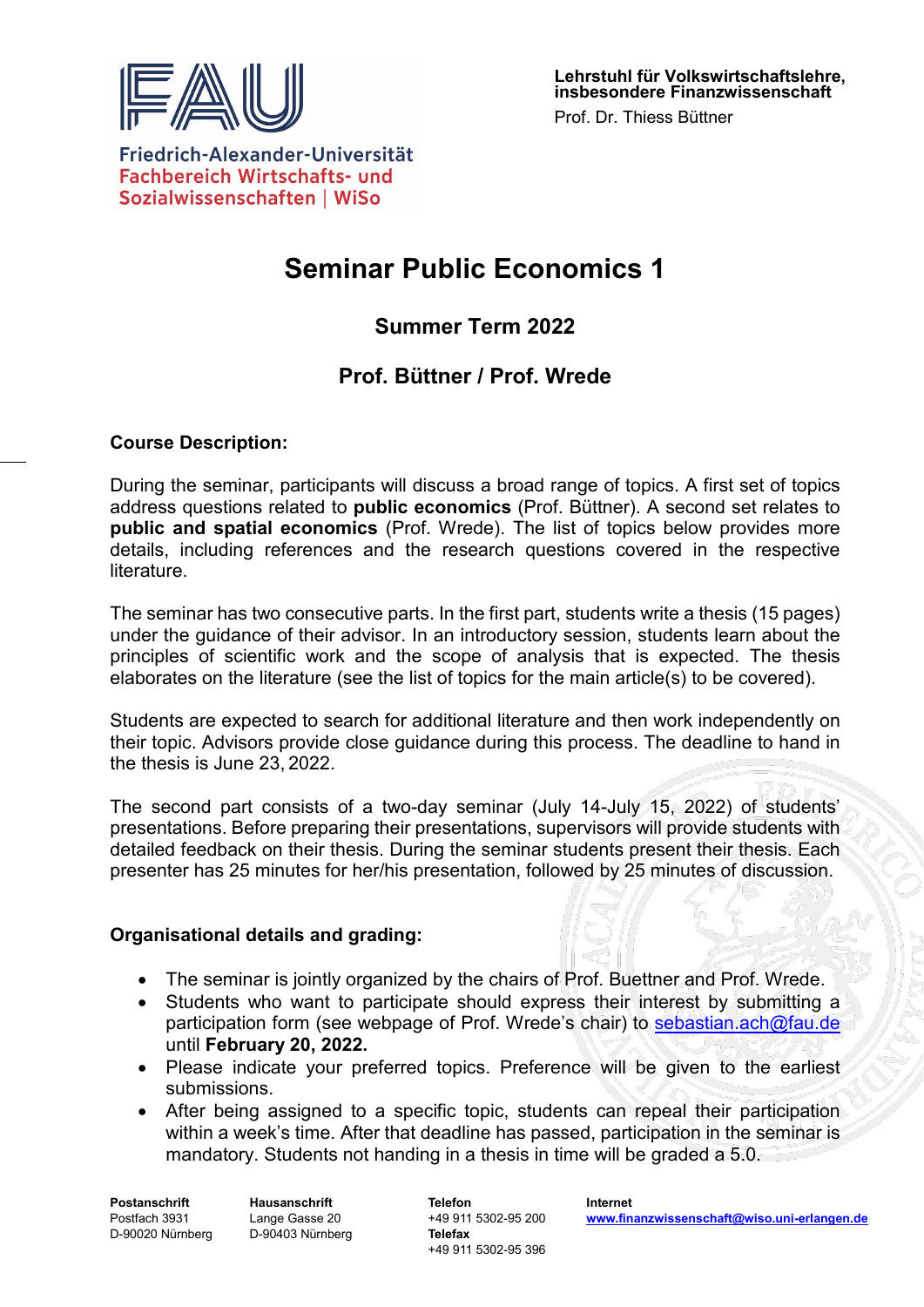

Prof. Dr. Thiess Büttner

Friedrich-Alexander-Universität **Fachbereich Wirtschafts- und** Sozialwissenschaften | WiSo

- Please note that the maximum number of participants is 10 students.
- Additional information on how to write a seminar paper, how to search for literature, etc. will be provided in an introductory session.
- Grading: The overall grade will reflect the quality of the thesis (50%), the presentation in the seminar (30%), and the student's contributions to the discussion following each of the presentations (20%).

# **List of Topics**

# **Block 1: Public economics (Prof. Büttner)**

# **1. Public Spending and Volunteering**

Q: Does public spending crowd out volunteering?

Hackl, F., Halla, M., Pruckner, G. J. (2012). Volunteering and the State. Public Choice, 151(3-4), 465-495.

Bartels, K. P., Cozzi, G., Mantovan, N. (2013). "The Big Society," Public Expenditure, and Volunteering. Public Administration Review, 73(2), 340-351.

# **2. Climate Policy and the Induced Innovation Hypothesis**

Q: Can government intervention influence the direction of technical change and induce "clean" innovation?

Calel, R., Dechezleprêtre, A. (2016). Environmental policy and directed technological change: evidence from the European carbon market. Review of economics and statistics, 98(1), 173-191.

Aghion, P., Dechezleprêtre, A., Hemous, D., Martin, R., Van Reenen, J. (2016). Carbon taxes, path dependency, and directed technical change: Evidence from the auto industry. Journal of Political Economy, 124(1), 1-51.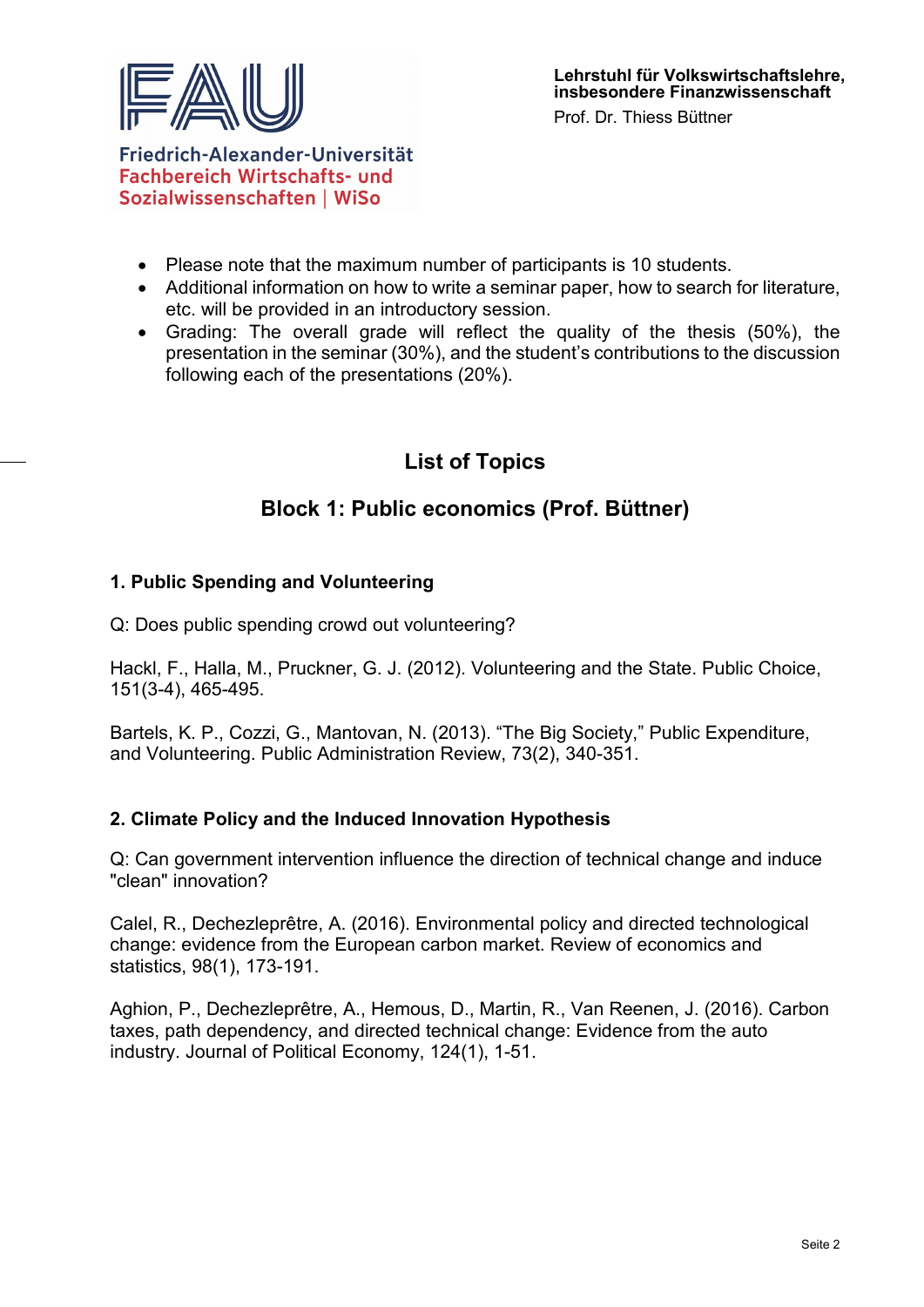

Friedrich-Alexander-Universität **Fachbereich Wirtschafts- und** Sozialwissenschaften | WiSo

# **3. Accounting in the Public Sector**

Q: Has the introduction of accrual accounting affected public policy?

Christofzik, D. I. (2019). Does accrual accounting alter fiscal policy decisions? Evidence from Germany. European Journal of Political Economy, 60, 101805.

Dorn, F., Gaebler, S., Roesel, F. (2021). Ineffective fiscal rules? The effect of public sector accounting standards on budgets, efficiency, and accountability. Public Choice, 186(3), 387-412.

# **4. Special Economic Zones**

Q: What was the effect of China's Special Economic Zones on China's economic development?

Lu, Y., Wang, J., Zhu, L. (2019). Place-based policies, creation, and agglomeration economies: Evidence from China's economic zone program. American Economic Journal: Economic Policy, 11(3), 325-60.

Wang, J. (2013). The economic impact of special economic zones: Evidence from Chinese municipalities. Journal of development economics, 101, 133-147.

# **5. Municipal Mergers**

Q: What are the fiscal effects of municipal mergers?

Blesse, S., Baskaran, T. (2016). Do municipal mergers reduce costs? Evidence from a German federal state. Regional Science and Urban Economics, 59, 54-74.

Allers, M. A., Geertsema, J. B. (2016). The effects of local government amalgamation on public spending, taxation, and service levels: Evidence from 15 years of municipal consolidation. Journal of Regional Science, 56(4), 659-682.